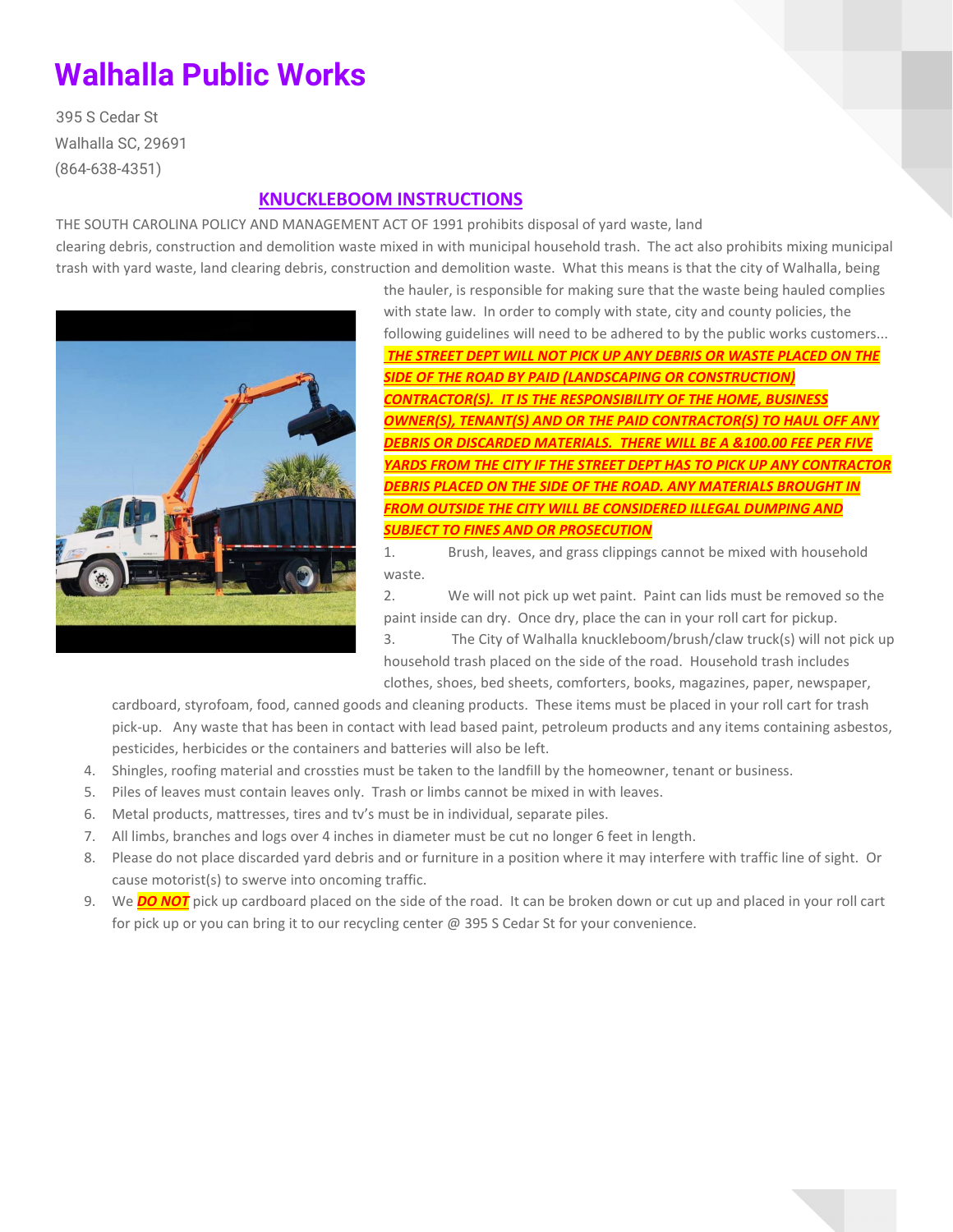## **SOLID WASTE INSTRUCTIONS**



- 1. Your roll cart must be out by 7:00am on the day of pick up and removed from the road by 7:00am the next day.
- 2. Please place your roll cart within 6ft of the curb or road shoulder. The front of the roll cart must be facing toward the street. On older roll carts, disregard the instructions on the lid that says the back of the cart has to face the road. Placing the back of the cart toward the road or placing the cart sideways will cause damage to the cart and not allow the cart to dump properly. Our truck driver(s) reserves the right to leave any roll carts not properly placed for pick up.
- 3. Please do not place your roll cart within 3ft of a mailbox, fence, tree, wall, bush, vehicle(s) or any other damageable object(s).
- *4. ALL GARBAGE AND REFUSE MUST BE PLACED IN PLASTIC BAGS INSIDE THE ROLL CART FOR PICK UP. ALL TRASH BAGS MUST BE TIED. TRASH OR CARDBOARD PLACED OUTSIDE THE ROLL CART WILL NOT BE PICKED UP. PLEASE DO NOT PLACE ANYTHING ON THE LID.*
- 5. Per city policy, our drivers(s) are not required to pick up any trash that flies out of the roll cart during the process of dumping if trash is loose and not in tied trash bags. In that instance, it is the customer's responsibility to clean up any loose trash or litter. Should the driver(s) knock over or drop a roll cart in the process of dumping, the driver will be responsible for cleaning up any trash or litter.
- 6. Do not place items such as poisons, acids, caustics, explosives or other dangerous materials, soils, construction materials (concrete, wood, bricks, etc.) furniture, oil gasoline, paint thinner, kerosene, toxic substances, shingles, etc. in the roll cart. Longer fluorescent bulbs must be busted as soon as they are placed in the cart. Cardboard must be cut up before being placed in the cart. Larger pieces and boxes will cause the cart to not dump properly.
- 7. It is the responsibility of the resident to keep the inside and outside of the roll cart clean. Please do not paint, put stickers or any kind of graffiti on the outside of the cart.
- 8. Roll carts are issued by the City of Walhalla. Any other carts or cans (i.e., carts or cans purchased at Lowes or Walmart) put out to be dumped will not be emptied.
- 9. Your roll cart is the property of the City of Walhalla. You will be charged \$86 (price may vary, based on roll cart manufacturer's prices) for the roll cart if it's stolen or removed from your residence without permission or damaged beyond repair.
- 10. IF PICK UP FALLS ON A HOLIDAY OR DURING INCLEMENT WEATHER, PLEASE CHECK ALL LOCAL RADIO & NEWS MEDIA, OUR "CITY OF WALHALLA" FACEBOOK PAGE OR CALL US IN CASE PICK UP DIRECTIONS CHANGE. TRASH COULD BE PICKED UP A DAY BEFORE YOUR NORMAL PICK UP. IT MAY ALSO TAKE 2-3 DAYS FOR US TO CATCH UP.